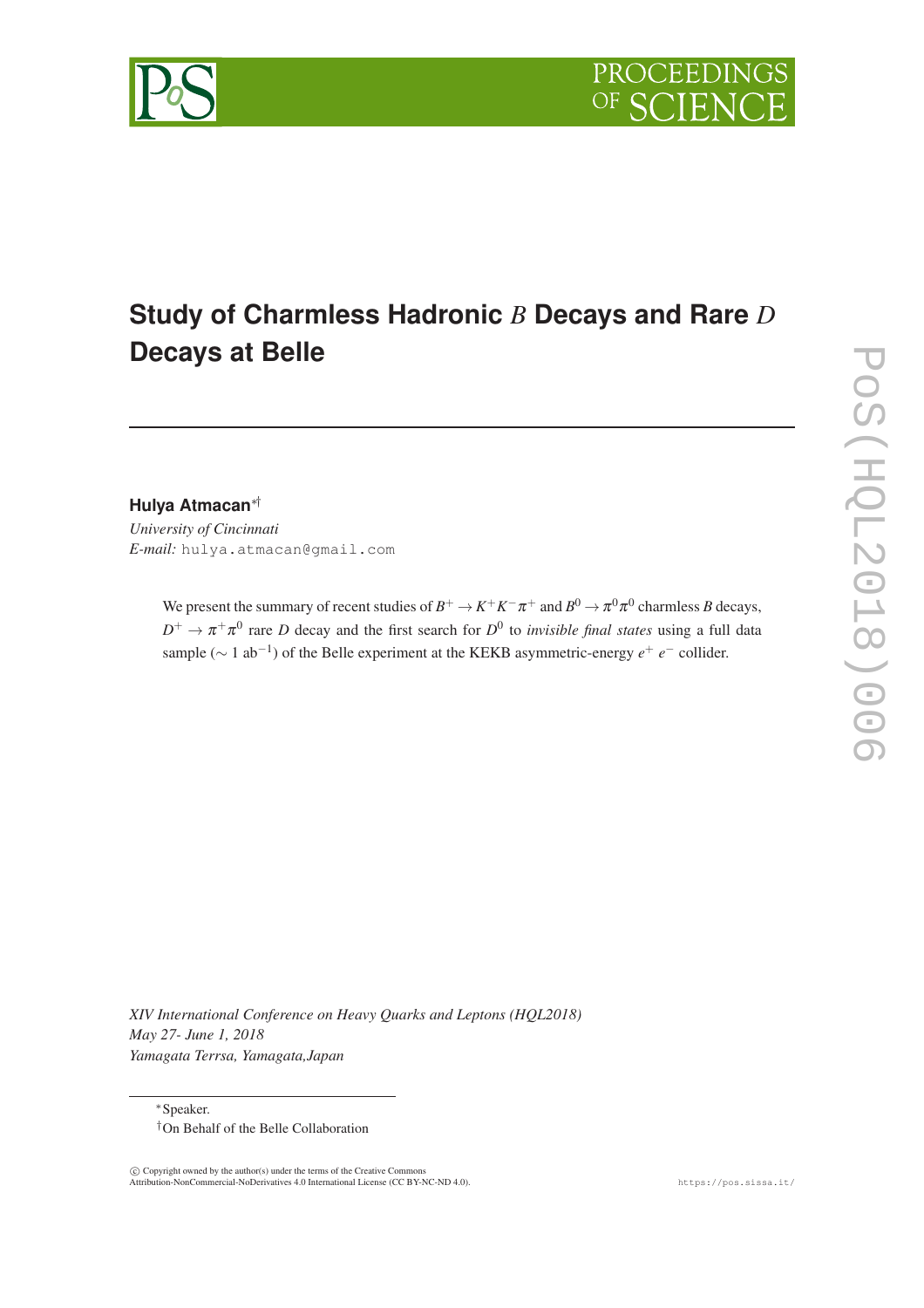#### 1. Introduction

Rare *B* and *D* meson decays provide a powerful probe to search for physics beyond the standard model (SM). Observation of any significant deviation from the SM will be clear evidence for new physics (NP) beyond the SM. Here we present direct *CP* asymmetry  $\left(\mathcal{A}_{CP} = \frac{|\overline{A}_{\overline{B}\rightarrow\overline{f}}/A_{B\rightarrow f}|^2-1}{|\overline{A}_{\overline{A}} - \overline{A}_{\overline{A}_{\overline{A}}}/A_{\overline{B}_{\overline{A}}}/2|+1|}\right)$  $\frac{|A_{B\to f}|}{|A_{\overline{B}\to \overline{f}}/A_{B\to f}|^2+1}$ , where  $A_{B\to f}$  and  $\overline{A}_{\overline{B}\to \overline{f}}$  are instantaneous decay amplitudes) and branching fraction ( $\mathscr{B}$ ) measurements of  $B^+ \to K^+K^-\pi^+$  and  $B^0 \to \pi^0\pi^0$  charmless hadronic *B* decays; a search for *CP* violation in  $D^+ \to \pi^+ \pi^0$  rare *D* decay; and the first search for  $D^0$  to *invisible final states* at the Belle experiment. The results are based on the full data sample collected by the Belle detector at KEKB.

## 2. Measurement of Branching Fraction and Direct *CP* Asymmetry in  $B^+ \to K^+ K^- \pi^+$  Decay

The decays of  $B^+ \to K^+K^-\pi^+$  are dominated by the Cabibbo-suppressed  $b \to u$  tree and  $b \to d$ loop transitions. Interference between tree and loop processes with similar amplitudes can cause large *CP* asymmetries. *BABAR* measured the  $\mathcal{B}$  of  $B^+ \to K^+K^-\pi^+$  decay as  $[5.0 \pm 0.5(stat) \pm$  $(0.5(syst)] \times 10^{-6}$  and  $\mathcal{A}_{CP}$  which is consistent with zero [1]. *BABAR* also reported a broad peaking structure near 1.5 GeV/*c* 2 in the *K* <sup>+</sup>*K* <sup>−</sup> invariant mass distribution. Later, LHCb observed a nonzero inclusive *CP* asymmetry of −0.123 ±0.017(*stat*) ±0.012(*syst*) ±0.007 (where the third uncertainty is due to *CP* asymmetry of the  $B^+ \to J/\psi K^{\pm}$ ) and a large unquantified local *CP* asymmetry in the same  $K^+K^-$  invariant mass  $(M_{K^+K^-})$  region [2, 3]. This analysis aims to quantify the  $\mathscr{B}$  and *CP* asymmetry as a function of  $M_{K^+K^-}$  using a data sample that contains 772×10<sup>6</sup> *BB* pairs collected at the ϒ(4*S*) resonance with the Belle detector.

Two standard kinematic variables are used to identify *B* meson candidates: the beam-energyconstrained mass,  $M_{bc} = \sqrt{E_{beam}^2/c^4 - |p_B/c|^2}$  and the energy difference,  $\Delta E = E_B - E_{beam}$ , where  $E_{beam}$  is the beam energy and  $E_B$  and  $p_B$  are the energy and momentum of the *B* candidate in the center-of-mass reference frame. The primary background is continuum  $e^+e^- \rightarrow q\bar{q}(q=u,d,s,c)$ events. To eliminate this type of events from signal, a neural network [4] is employed by combining variables based on the event topology. A requirement on the neural network output  $\mathcal{C}_{NN}$  < 0.88 suppresses 99% of the continuum events while keeping 48% of the signal. The charm veto is applied to reject charm *B* decays having the same final-state particles. There are a few charmless *B* decays contributing to the  $M_{bc}$  signal region with corresponding  $\Delta E$  peak due to  $K$ -π misidentification:  $B^+ \to K^+K^-K^+$ ,  $B^+ \to K^+\pi^-\pi^+$  and their intermediate resonant modes. Events which remain after removing peaking backgrounds are referred to as 'rare combinatorial' background.

A two-dimensional unbinned maximum-likelihood (ML) fit to  $M_{bc}$  and  $\Delta E$  distributions in bins of  $M_{K^+K^-}$  is performed to determine the signal yield and  $\mathcal{A}_{CP}$ . The measured inclusive branching fraction and direct *CP* asymmetry are [5]

$$
\mathscr{B}(B^+\to K^+K^-\pi^+) = (5.38\pm 0.40\pm 0.35)\times 10^{-6}
$$
 and  $\mathscr{A}_{CP} = -0.170\pm 0.073\pm 0.017$ .

Figure 1 shows quantified differential  $\mathscr B$  and  $\mathscr A_{CP}$  as a function of  $M_{K^+K^-}$ . A strong evidence of large *CP* asymmetry with 4.8  $\sigma$  significance is found in the region where  $M_{K^+K^-}$  is smaller than 1.1 GeV/*c* 2 , consistent with the *BABAR* and LHCb meausurements.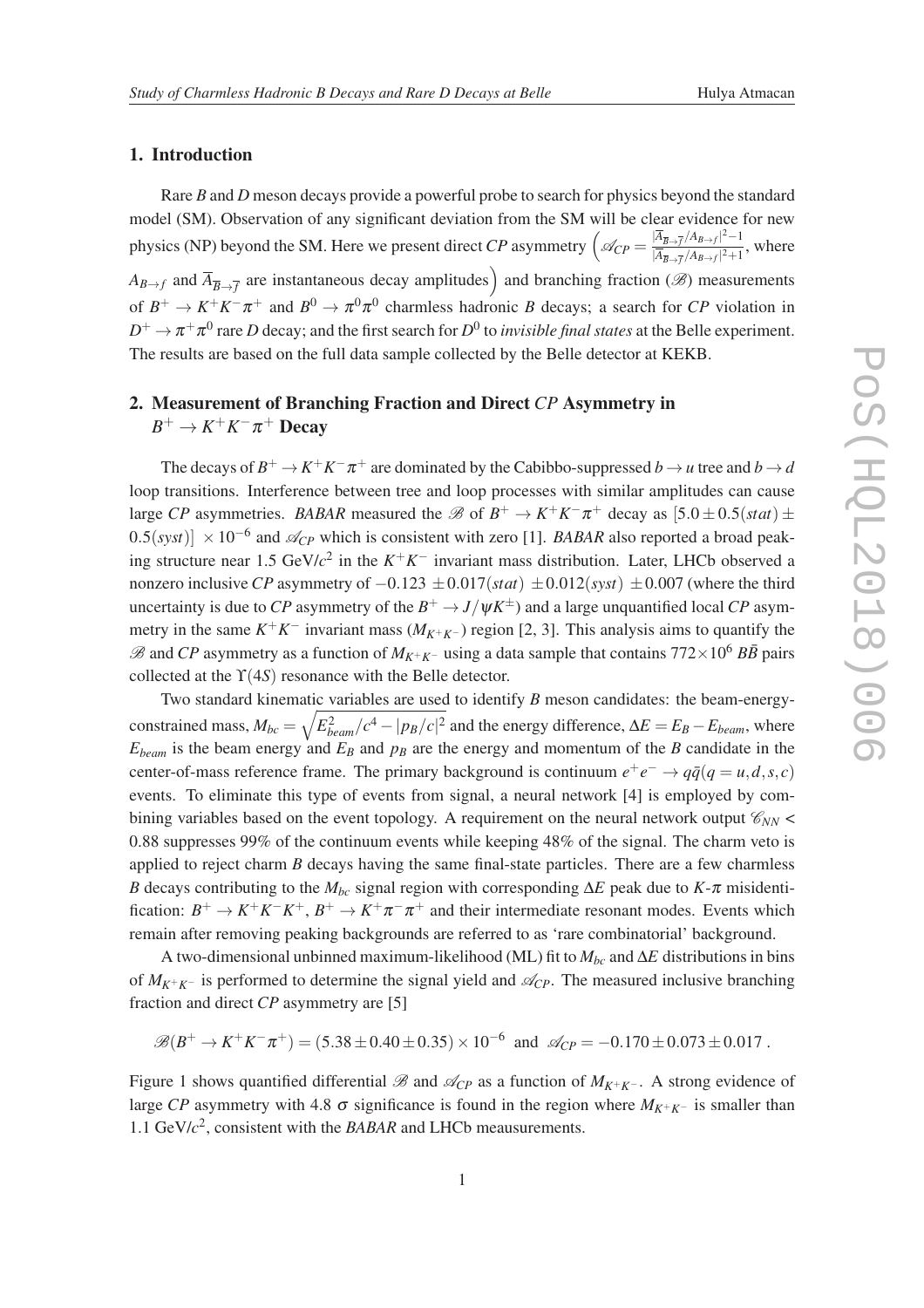

Figure 1: Measured differential  $\mathcal{B}$  (left), and direct *CP* (right) as a function of  $M_{K+K-}$ . Each point is obtained from a two-dimensional fit with systematic uncertainty included. Red squares with error bars on the left figure indicate the expected signal distributions in a three-body phase-space MC sample. Note that the phase-space hypothesis is rescaled to the total observed  $B^+ \to K^+ K^- \pi^+$  signal yield.

## 3. Measurement of Branching Fraction and Direct  $CP$  Asymmetry in  $B^0 \to \pi^0 \pi^0$ **Decay**

The CKM angle  $\phi_2$  can be determined by measuring the time-dependent *CP* violation in  $B^0 \to \pi^+\pi^-$  decay. Possible penguin contributions can give rise to direct *CP* violation,  $\mathcal{A}_{CP} \neq 0$ , and potentially modify the asymmetry by introducing ∆φ<sup>2</sup> term in the mixing-induced *CP* violation parameter,  $S_{CP} = \sqrt{1 - A_{CP}^2} \sin[2(\phi_2 - \Delta \phi_2)]$ . To extract  $\Delta \phi_2$  information, an isospin analysis of the entire  $B \to \pi \pi$  system is needed [6]. The branching fraction and  $\mathcal{A}_{CP}$  for  $B^0 \to \pi^0 \pi^0$  are the least well determined among the  $B \to \pi \pi$  decays. *BABAR* (with 467 million  $B\overline{B}$  events) and Belle (with 275 million  $B\overline{B}$  events) report the  $\mathscr{B}$  of 1.8  $\times$  10<sup>-6</sup> and 2.3  $\times$  10<sup>-6</sup>, respectively [7, 8]. On the other hand, the theoretical prediction is below  $1 \times 10^{-6}$  [9, 10]. This analysis measures  $\mathscr{B}$  and  $\mathcal{A}_{CP}$  in  $B^0 \to \pi^0 \pi^0$  based on the full Belle data sample that contains 752 million  $B\overline{B}$  pairs.

The *b*-flavor of the other *B* meson,  $B_{tag}^0$ , is used to extract the  $\mathcal{A}_{CP}$  and the effect of  $B\overline{B}$  mixing is corrected. To distinguish signal from background, two kinematic variables,  $M_{bc}$  and  $\Delta E$ , are deployed. Event shape variables are combined in the Fisher discriminant  $(T_c)$  to suppress continuum background. The signal yield and  $\mathcal{A}_{CP}$  are obtained using an unbinned extended maximumlikelihood fit to  $M_{bc}$ ,  $\Delta E$  and  $T_c$ . The fit projection plots of  $\Delta E$ ,  $M_{bc}$ , and  $T_c$  are shown in Figure 2. The fit yields 217  $\pm$  32 signal candidates. The B and  $\mathcal{A}_{CP}$  are determined as

$$
\mathscr{B}(B^0 \to \pi^0 \pi^0) = (1.31 \pm 0.19 \pm 0.19) \times 10^{-6}
$$
 and  $\mathscr{A}_{CP} = -0.14 \pm 0.36 \pm 0.10$ .

The signal significance, including the systematic uncertainty, is 6.4 standard deviations. The measured  $\mathcal{B}$  is consistent with the *BABAR* measurement and supersedes the previous Belle one [8].

All Belle  $B \to \pi\pi$  measurements [11, 12, 13] are combined to exclude  $\phi_2$  from  $15.5^\circ < \phi_2 < 75.0^\circ$ at 95% confidence level [11].

## 4. Search for *CP* violation in  $D^+ \to \pi^+ \pi^0$

In contrast to strange and bottom sectors, the SM predictions of *CP* asymmetry in the charm sector are much smaller. The singly Cabibbo-suppressed  $D^+ \to \pi^+ \pi^0$  decay is an excellent can-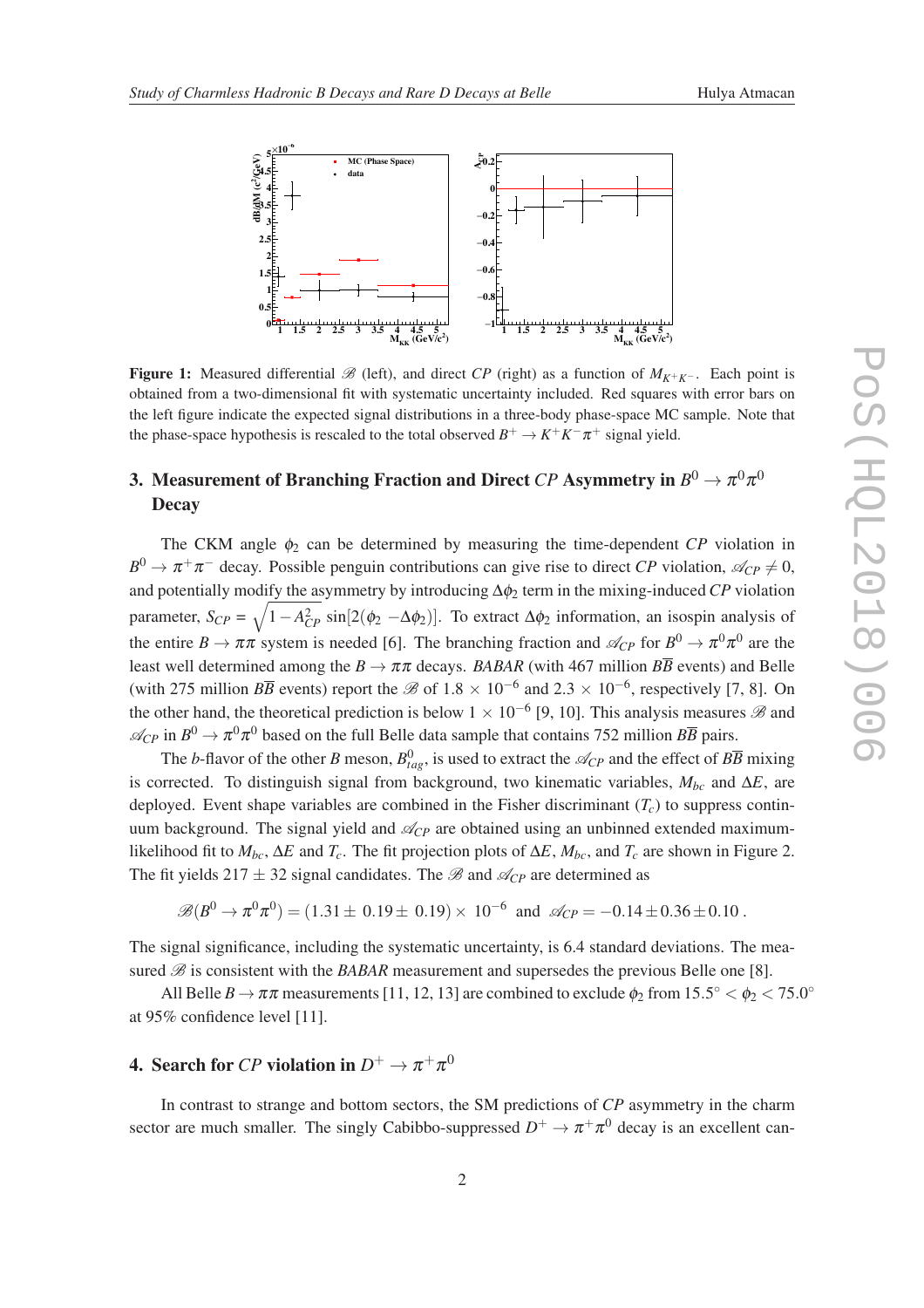

Figure 2: Projections of the fit results onto  $\Delta E$  (left),  $M_{bc}$  (middle), and  $T_c$  (right) in the signal-enhanced region: 5.275 *GeV*/ $c^2$  <  $M_{bc}$  < 5.285 *GeV*/ $c^2$ , -0.15 *GeV* <  $\Delta E$  < 0.05 *GeV*, and  $T_c$  > 0.7. Data are points with error bars; the full fit results are shown by the solid black curves. Contributions from signal, continuum  $q\bar{q}$ , combined  $\rho \pi$ , and other rare *B* decays are shown by the dashed blue, dotted green, and dash-dotted red curves, respectively. The top (bottom) row panels are for events with positive (negative) *b*-flavor charge  $(q)$  of  $B_{tag}^0$ .

didate to search for *CP* violation in the charm system. In addition to a search for *CP* violation in  $D^+\to\pi^+\pi^0,$  Grossman, Kagan and Zupan suggest verifying a sum rule relating individual asymmetries of the three isospin-related  $D \to \pi \pi$  decays [14] to probe potential NP. The *CP* asymmetry of  $D^+\to\pi^+\pi^0$  decay measured by CLEO ( $\mathscr{A}_{CP}(D^+\to\pi^+\pi^0)=(2.9\pm 2.9\pm 0.3)\%$ ) has high statistical uncertainty and therefore limits the precision with which the sum rule can be tested [15].

Here we present the measurement of  $\mathcal{A}_{CP}$  for the  $D^+ \to \pi^+ \pi^0$  decay based on 921 fb<sup>-1</sup> of Belle data. A sample of  $D^+$  mesons tagged by  $D^{*+} \to D^+ \pi^0$  decays (*tagged* sample) and another not tagged by  $D^{*+}$  decays (*untagged* sample) are considered for the  $\mathcal{A}_{CP}$  measurement. The decay  $D^+ \to K_S^0 \pi^+$  is used as a normalization channel ( $\mathcal{A}_{CP}^{K\pi} = (0.363 \pm 0.094 \pm 0.067)\%$  [16]) to correct the pion detection efficiency asymmetry,  $A_{\varepsilon}^{\pi^{\pm}}$  $\sum_{\varepsilon}^{\pi^{\pm}}$ , and the forward-backward asymmetry,  $A_{FB}$ , originating due to interference between the amplitudes mediated by a virtual photon,  $Z^0$  boson, and higher order effects in  $e^+e^- \rightarrow c\overline{c}$ .

The raw asymmetry is related to  $A_{raw}^{\pi\pi} = \frac{N(D^+ \to \pi^+ \pi^0) - N(D^- \to \pi^- \pi^0)}{N(D^+ \to \pi^+ \pi^0) + N(D^- \to \pi^- \pi^0)}$  $\frac{N(D^+\to\pi^+\pi^0)-N(D^-\to\pi^-\pi^0)}{N(D^+\to\pi^+\pi^0)+N(D^-\to\pi^-\pi^0)}=A_{CP}^{\pi\pi}+A_{FB}+A_{\mathcal{E}}^{\pi^{\pm}}$  $\int_{\varepsilon}^{\pi^+}$ , where  $N(D^+ \to \pi^+ \pi^0)$  and  $N(D^- \to \pi^- \pi^0)$  are the yields for the signal and its *CP*-conjugate process, respectively. A simultaneous fit to the invariant mass  $(M<sub>D</sub>)$  is employed to determine the raw asymmetries. For the tagged sample, the raw asymmetries are obtained as  $\mathcal{A}_{raw}^{\pi\pi}$  = (+0.52 ± 1.92)% (signal) and  $\mathcal{A}_{raw}^{K\pi}$  = (0.29  $\pm$  0.44)% (normalization mode); the corresponding results for untagged sample are  $\mathscr{A}_{raw}^{\pi\pi}$  = (+3.77  $\pm$  1.60)% and  $\mathscr{A}_{raw}^{K\pi}$  = (0.25  $\pm$  0.17)%.

The difference in the raw asymmetries is represented as  $\Delta \mathcal{A}_{raw} \equiv \mathcal{A}_{raw}^{\pi\pi} - \mathcal{A}_{raw}^{K\pi} = \mathcal{A}_{CP}^{\pi\pi} - \mathcal{A}_{CP}^{K\pi}$ , and is calculated for both tagged and untagged sample :  $\Delta A_{raw}(tagged) = (+0.81 \pm 1.97 \pm 0.19)\%$ and  $\Delta \mathscr{A}_{raw}(untagger) = (+4.02 \pm 1.61 \pm 0.32)\%$ . A combination of the two [17] results in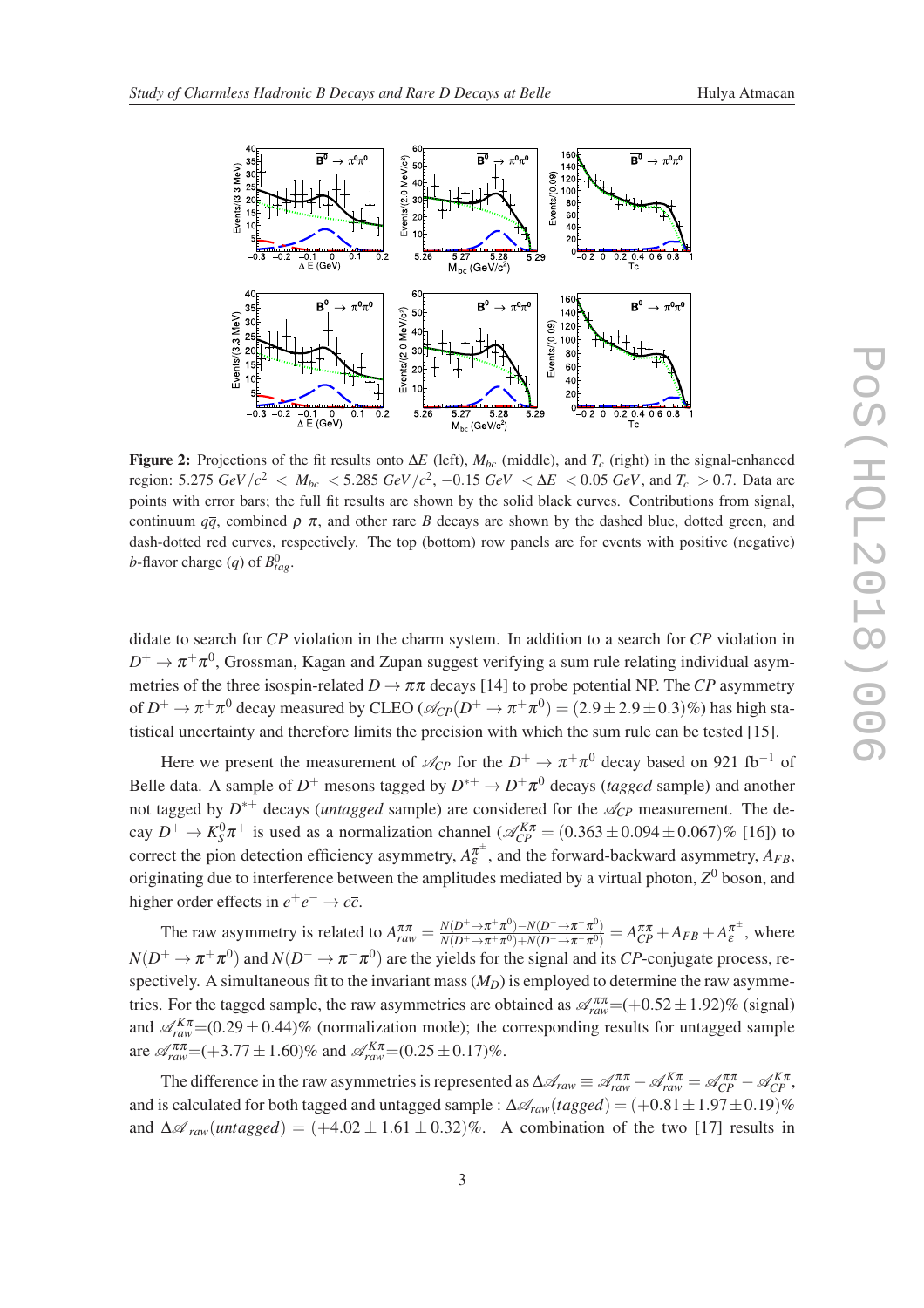$\Delta A_{raw} = (+2.67 \pm 1.24 \pm 0.20)\%$ . Finally, we obtain

$$
\mathcal{A}_{CP}(D^+\to\pi^+\pi^0)=(+2.31\pm1.24\pm0.23)\%
$$
,

which is consistent with zero, as expected in the Standard Model [18]. The precision is improved by more than a factor of two over the measurement performed by CLEO.

## 5. Search for  $D^0 \to$  invisible final states

The estimated  $\mathscr B$  of helicity-suppressed  $D^0 \to \nu \overline{\nu}$  decay is  $1.1 \times 10^{-30}$  [19], which is impossible to be reached by current collider experiments. The  $\mathscr{B}$  of  $D^0$  to invisible final states may be enhanced up to  $\mathcal{O}(10^{-15})$  with several dark matter candidates in the non-SM mechanism [20, 21].

We report the first search for the  $D^0$  decays to invisible final states using 924 fb<sup>-1</sup> data collected at and near the ϒ(4*S*) and ϒ(5*S*) resonances. To identify *D* <sup>0</sup> decays containing invisible particles, the charm tagger method is used to select an inclusive  $D^0$  sample [22]. The process  $e^+e^-\to c\overline{c}\to D^{(*)}_{tag}X_{frag}\overline{D}_{sig}^{(*)-}$  with  $\overline{D}_{sig}^{(*)-}\to\overline{D}_{sig}^{(0)}\pi_s^-$  is reconstructed except for  $\overline{D}_{sig}^{(0)}$ . Here,  $D_{tag}^{(*)}$  and  $X_{frag}$  denote a charm particle  $(D^{(*)0}, D^{(*)+}, D_s^{(*)+}$  or  $\Lambda_c^+$ ) and extra fragmentation particles, respectively. The inclusive *D* <sup>0</sup> yield is extracted from a one dimensional extended unbinned maximum likelihood fit to the missing mass for the  $D_{tag}^{(*)}$   $X_{frag}$   $\pi_s^-$  system ( $M_{D^0}$ ). Requiring no remaining final state particles associated with  $\overline{D}_{sig}^0$  selects the invisible  $D^0$  decay candidates. A two-dimensional extended unbinned maximum-likelihood fit to the invariant mass distributions of  $D^0$  and the residual energy in the electromagnetic calorimeter  $E_{ECL}$  is used to extract the  $D^0 \rightarrow$  invisible signal yield. Figure 3 shows the projections of the fit. The fitted signal yield is  $-6.3^{+22.5}_{-21.0}$ , which is consistent with zero. An upper limit on the  $\mathscr{B}$  is determined as  $9.4 \times 10^{-5}$  at the 90% confidence level [23].



Figure 3: Fit results of  $D^0$  decays to invisible final states. The left plot shows the  $M_{D^0}$  distribution for  $E_{ECL}$  < 0.5 GeV and right plot shows  $E_{ECL}$  for  $M_{D^0}$  > 1.86 GeV/ $c^2$ . The points with error bars are data, the blue dotted line is *D* <sup>0</sup> background, the green dashed line is non-*D* <sup>0</sup> background, the red filled area is the signal of *D* <sup>0</sup> decaying to invisible final states and the solid black line is the total fit result.

#### 6. Summary

We have summarized recent studies from Belle on  $B^+ \to K^+ K^- \pi^+$  and  $B^0 \to \pi^0 \pi^0$  charmless *B* decays,  $D^+ \to \pi^+\pi^0$  rare *D* decay and the first search for  $D^0$  to invisible final states using the